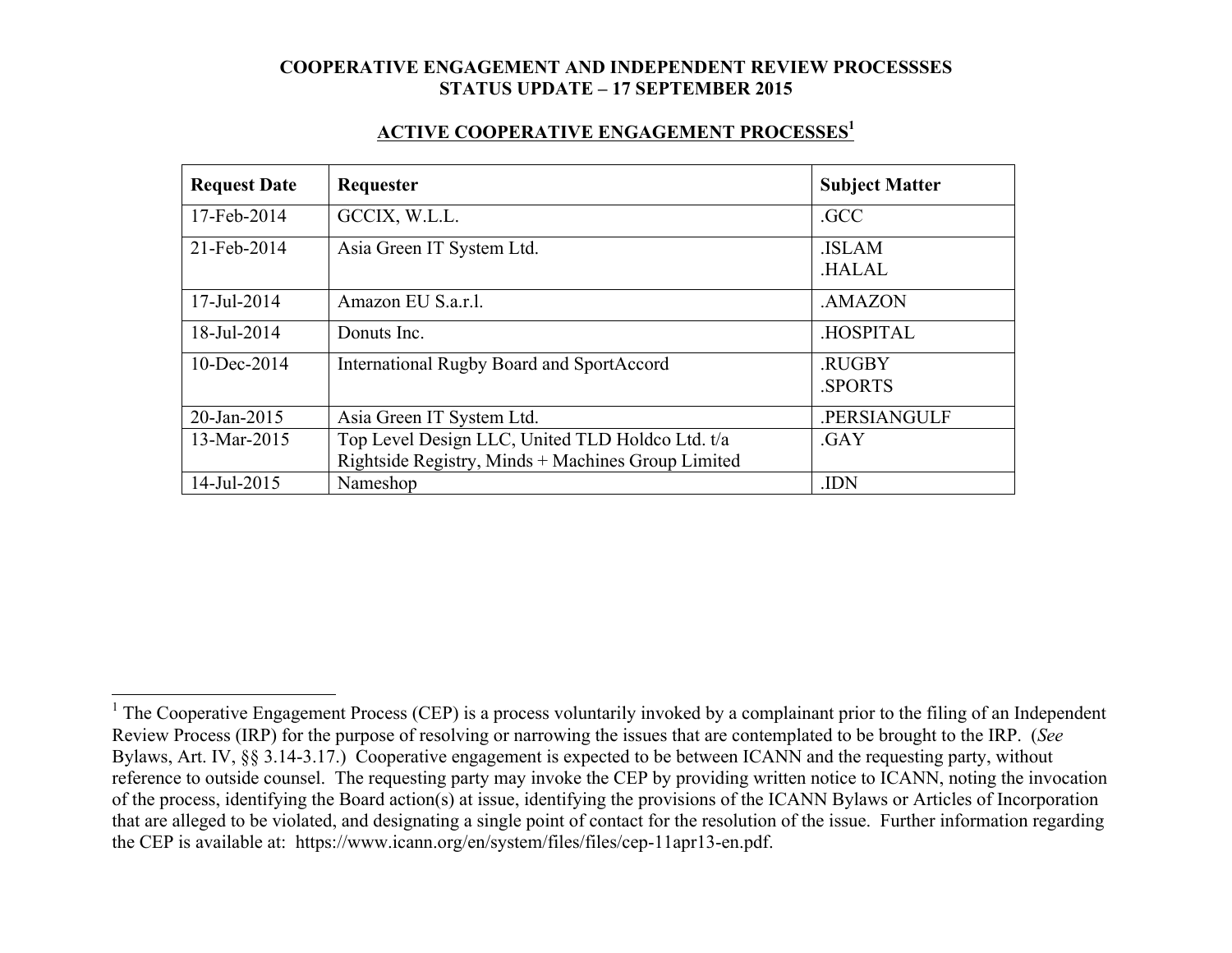### **RECENTLY CLOSED COOPERATIVE ENGAGEMENT PROCESS**

| <b>Request Date</b> | Requester                                       | <b>Subject Matter</b> | <b>IRP Filing Deadline</b> |
|---------------------|-------------------------------------------------|-----------------------|----------------------------|
|                     |                                                 |                       |                            |
| 12-June-2015        | Schwarz Domains & Services GmbH & Co. KG        | .SCHWARZGROUP         | $N/A$ (Withdrawn)          |
|                     |                                                 |                       |                            |
| 02-Feb-2015         | Afilias Limited; BRS Media, Inc.; and Tin Dale, | <b>RADIO</b>          | 1 October 2015             |
|                     | LLC                                             |                       |                            |
| $16$ -Dec-2014      | AC Webconnecting Holding B.V.                   | .CAM                  | 14 October 2015            |

 

<sup>&</sup>lt;sup>2</sup> The CEP process provides that "[i]f ICANN and the requester have not agreed to a resolution of the issues upon the conclusion of the cooperative engagement process, or if issues remain for a request for independent review, the requestor's time to file a request for independent review designated in the Bylaws shall be extended for each day of the cooperative engagement process, but in no event, absent mutual written agreement by the parties, shall the extension be for more than fourteen (14) days." (https://www.icann.org/en/system/files/files/cep-11apr13-en.pdf)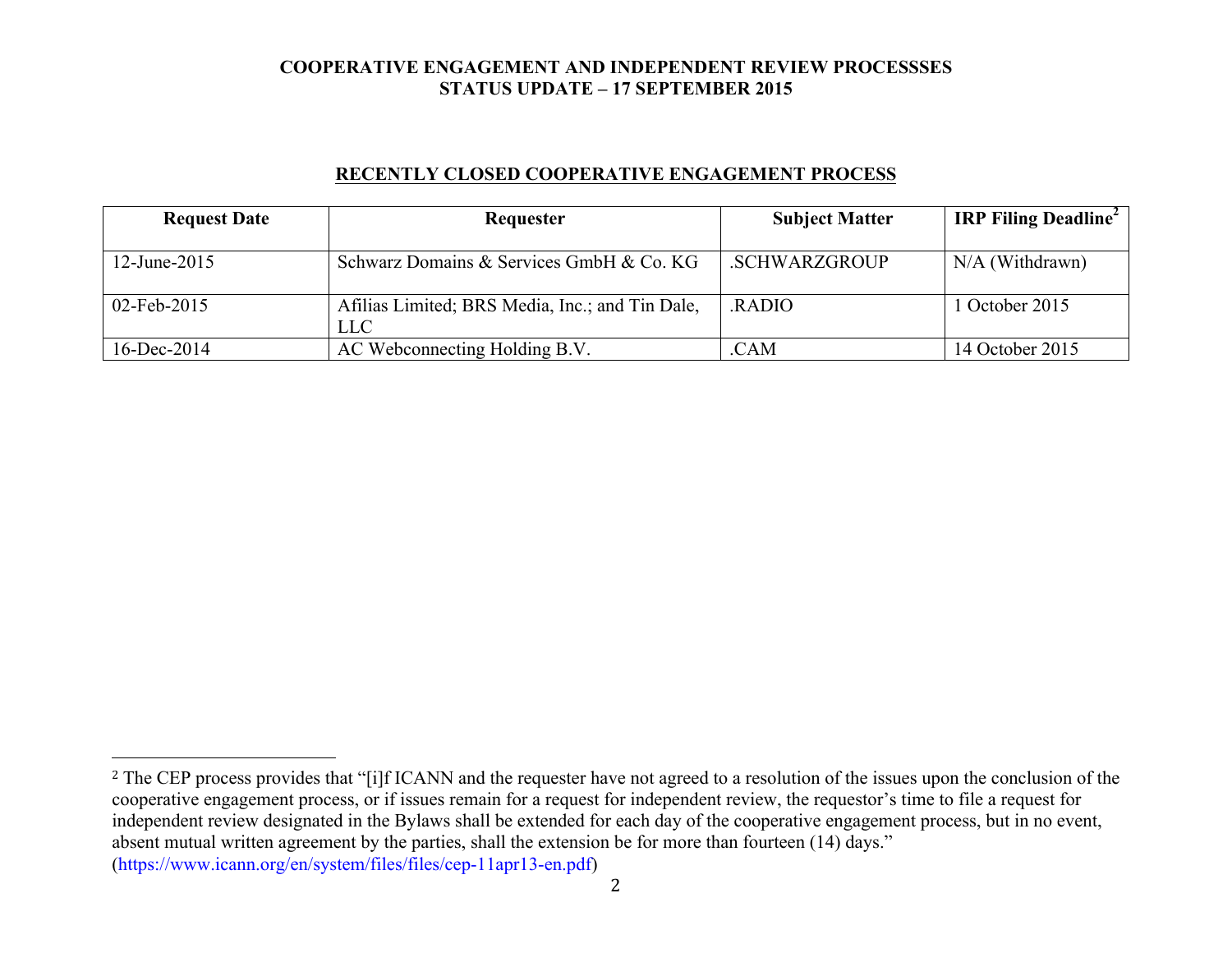## **ACTIVE INDEPENDENT REVIEW PROCESSES<sup>3</sup>**

| Date<br><b>ICANN</b><br><b>Received</b><br><b>Notice of</b><br><b>IRP</b> | Date IRP<br><b>Commenced</b><br>by ICDR | Requester                                                                                            | <b>Subject Matter</b> | <b>Status</b>                                                                                                                                                                                                                                                                                                                                                             |
|---------------------------------------------------------------------------|-----------------------------------------|------------------------------------------------------------------------------------------------------|-----------------------|---------------------------------------------------------------------------------------------------------------------------------------------------------------------------------------------------------------------------------------------------------------------------------------------------------------------------------------------------------------------------|
| $11$ -Jun-2014                                                            | $13$ -Jun-2014                          | Vistaprint Limited<br>https://www.icann.org/resources/pa<br>ges/vistaprint-v-icann-2014-06-19-<br>en | .WEBS                 | Panel Selection: The full Panel was confirmed on<br>13 January 2015.<br>Materials: Written submissions, Declaration(s), and<br>Scheduling Orders are posted at<br>https://www.icann.org/resources/pages/vistaprint-v-<br>icann-2014-06-19-en<br>Hearing(s): The hearing took place on 28 May<br>2015; the Final Declaration is expected on or about<br>30 September 2015. |

https://www.icann.org/resources/pages/mechanisms-2014-03-20-en.

 $3$  The Independent Review Process (IRP) is a process by which any person materially affected by a decision or action by the Board that he or she asserts is inconsistent with the Articles of Incorporation or Bylaws may submit a request for independent review of that decision or action. (*See* Bylaws, Art. IV, § 3.) In order to be materially affected, the person must suffer injury or harm that is directly and causally connected to the Board's alleged violation of the Bylaws or the Articles of Incorporation, and not as a result of third parties acting in line with the Board's action. Further information regarding the IRP is available at: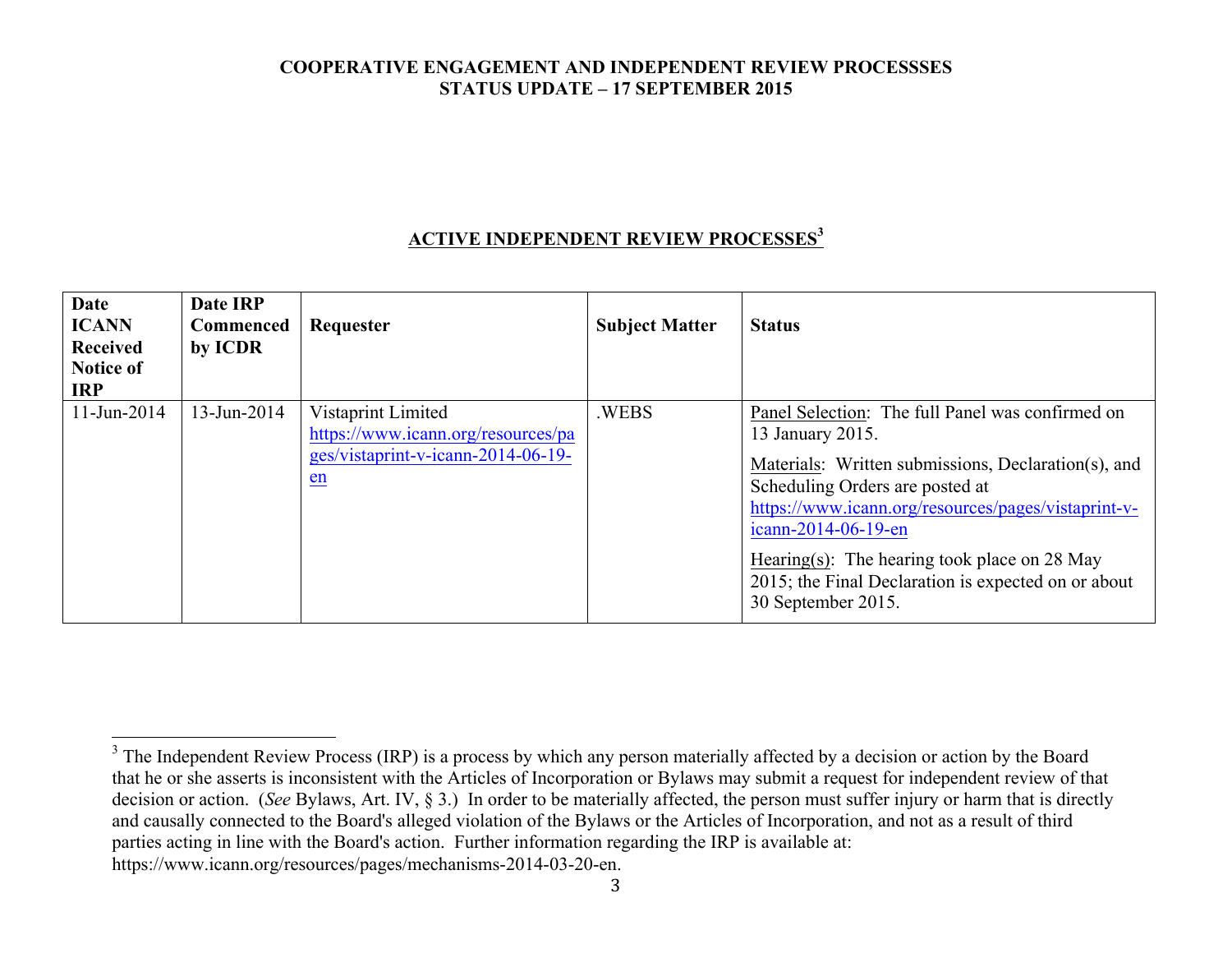| <b>Date</b>                    | <b>Date IRP</b> |                                                                                                          |                       |                                                                                                                                                                                                                                                                                                                                                                       |
|--------------------------------|-----------------|----------------------------------------------------------------------------------------------------------|-----------------------|-----------------------------------------------------------------------------------------------------------------------------------------------------------------------------------------------------------------------------------------------------------------------------------------------------------------------------------------------------------------------|
| <b>ICANN</b>                   | Commenced       | Requester                                                                                                | <b>Subject Matter</b> | <b>Status</b>                                                                                                                                                                                                                                                                                                                                                         |
| <b>Received</b>                | by ICDR         |                                                                                                          |                       |                                                                                                                                                                                                                                                                                                                                                                       |
| <b>Notice of</b><br><b>IRP</b> |                 |                                                                                                          |                       |                                                                                                                                                                                                                                                                                                                                                                       |
| 17-Jul-2014                    | 24-Jul-2014     | Merck KGaA<br>https://www.icann.org/resources/pa<br>ges/merck-v-icann-2014-07-22-en                      | .MERCK<br>.MERCKMSD   | Panel Selection: The full Panel was confirmed on<br>10 March 2015.<br>Materials: Written submissions, Declaration(s), and<br>Scheduling Orders are posted at<br>https://www.icann.org/resources/pages/merck-v-<br>icann-2014-07-22-en<br>Hearing $(s)$ : Panel determined that no final hearing<br>will be held; awaiting Final Declaration.                          |
| 21-Sept-2014                   | $22$ -Sept-2014 | Dot Registry, LLC<br>https://www.icann.org/resources/pa<br>ges/dot-registry-v-icann-2014-09-<br>$25$ -en | .INC<br>.LLC<br>.LLP  | Panel Selection: The full Panel was confirmed on 5<br>February 2015.<br>Materials: Written submissions, Declaration(s), and<br>Scheduling Orders are posted at<br>https://www.icann.org/resources/pages/dot-registry-<br>v-icann-2014-09-25-en<br>Hearing(s): Procedural hearing took place on $19$<br>February 2015; no further hearings are currently<br>scheduled. |
| 8-Oct-2014                     | 13-Oct-2014     | Donuts Inc.<br>https://www.icann.org/resources/pa<br>ges/donuts-v-icann-2014-10-13-en                    | .RUGBY<br>.SPORTS     | Panel Selection: The full Panel was confirmed on 7<br>April 2015.<br>Materials: Written submissions, Declaration(s), and<br>Scheduling Orders are posted at<br>https://www.icann.org/resources/pages/donuts-v-<br>icann-2014-10-13-en<br>Hearing(s): Preliminary hearing took place on $14$<br>July 2015; hearing scheduled for 8 October 2015.                       |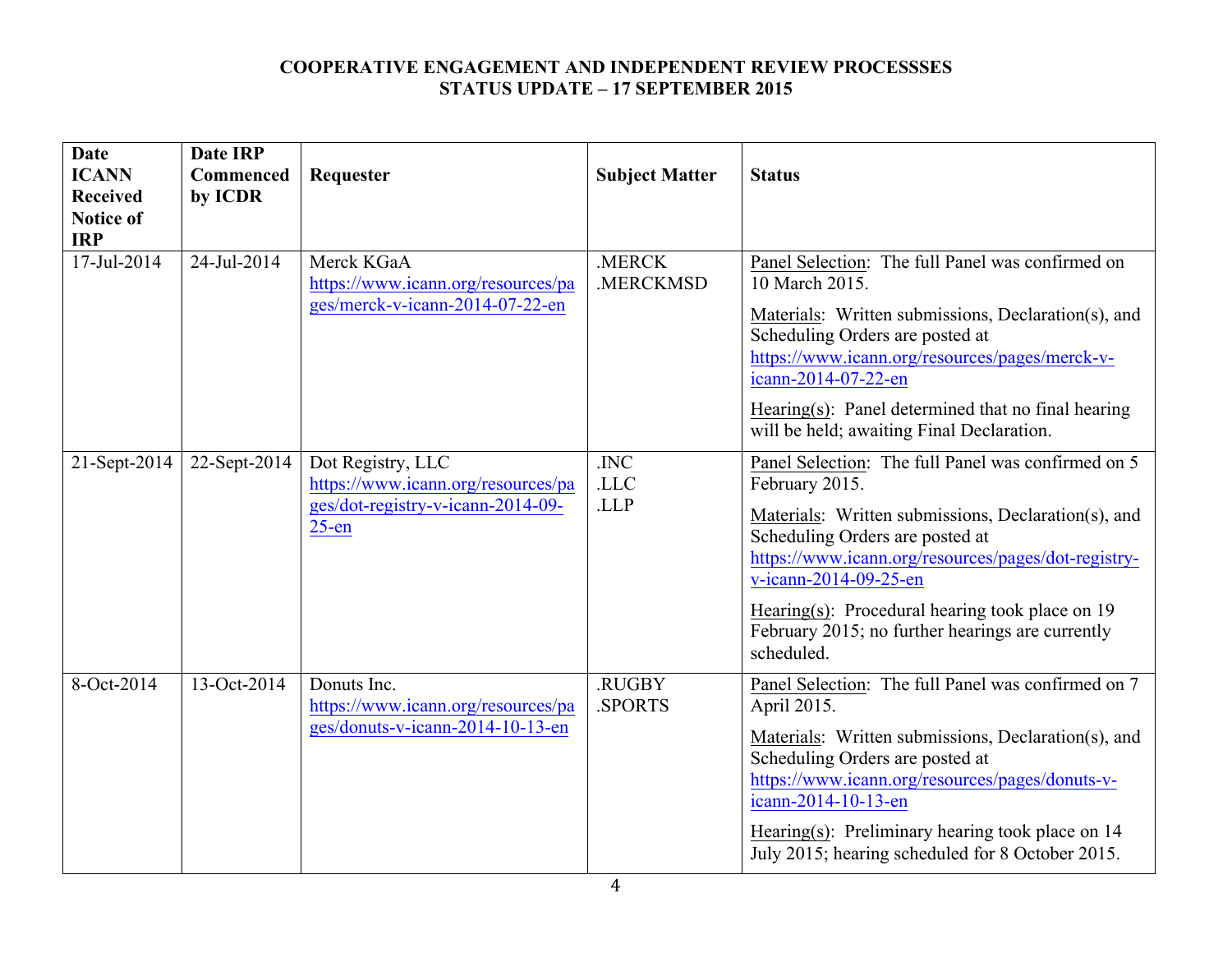| <b>Date</b><br><b>ICANN</b><br><b>Received</b><br><b>Notice of</b><br><b>IRP</b> | <b>Date IRP</b><br>Commenced<br>by ICDR | Requester                                                                                                                                                                                                                  | <b>Subject Matter</b>                          | <b>Status</b>                                                                                                                                                                                                                                                                                             |
|----------------------------------------------------------------------------------|-----------------------------------------|----------------------------------------------------------------------------------------------------------------------------------------------------------------------------------------------------------------------------|------------------------------------------------|-----------------------------------------------------------------------------------------------------------------------------------------------------------------------------------------------------------------------------------------------------------------------------------------------------------|
| 5-Dec-2014                                                                       | 8-Dec-2014                              | <b>Gulf Cooperation Council</b><br>https://www.icann.org/resources/pa<br>ges/gcc-v-icann-2014-12-06-en                                                                                                                     | .PERSIANGULF                                   | Panel Selection: Emergency Panelist appointed on<br>10 December 2014; the two parties have selected<br>Panelists, who are now in the process of selecting<br>the third Panelist.                                                                                                                          |
|                                                                                  |                                         |                                                                                                                                                                                                                            |                                                | Materials: Written submissions, Declaration(s), and<br>Scheduling Orders are posted at<br>https://www.icann.org/resources/pages/gcc-v-icann-<br>2014-12-06-en                                                                                                                                             |
|                                                                                  |                                         |                                                                                                                                                                                                                            |                                                | Hearing(s): No hearings are currently scheduled.                                                                                                                                                                                                                                                          |
| 10-Mar-2015<br>(.HOTEL)<br>13-Mar-2015<br>(ECO)                                  | 12-Mar-2015                             | Despegar Online SRL; Donuts, Inc.<br>Spring McCook, LLC; Famous<br>Four Media Limited-dot Hotel<br>Limited; Fegistry, LLC; and Radix<br>FZC (.HOTEL) and Little Birch,<br>LLC and Minds + Machines Group<br>Limited (.ECO) | HOTEL, ECO<br>[consolidated on<br>12 May 2015] | Panel Selection: Full Panel was confirmed on 30<br>July 2015.<br>Materials: Written submissions, Declaration(s),<br>and Scheduling Orders are posted at<br>https://www.icann.org/resources/pages/various-v-<br>icann-eco-hotel-2015-09-02-en<br>Hearing(s): Hearing is scheduled for 23 November<br>2015. |
| 19-Mar-2015                                                                      | 24-Mar-2015                             | Dot Sport Limited                                                                                                                                                                                                          | SPORT.                                         | Panel Selection: Full Panel was confirmed on 3<br>September 2015.<br>Materials: Written submissions, Declaration(s),<br>and Scheduling Orders are posted at<br>https://www.icann.org/resources/pages/accountab<br>ility/irp-en.<br>Hearing(s): Hearing is scheduled for 8 October<br>2015.                |